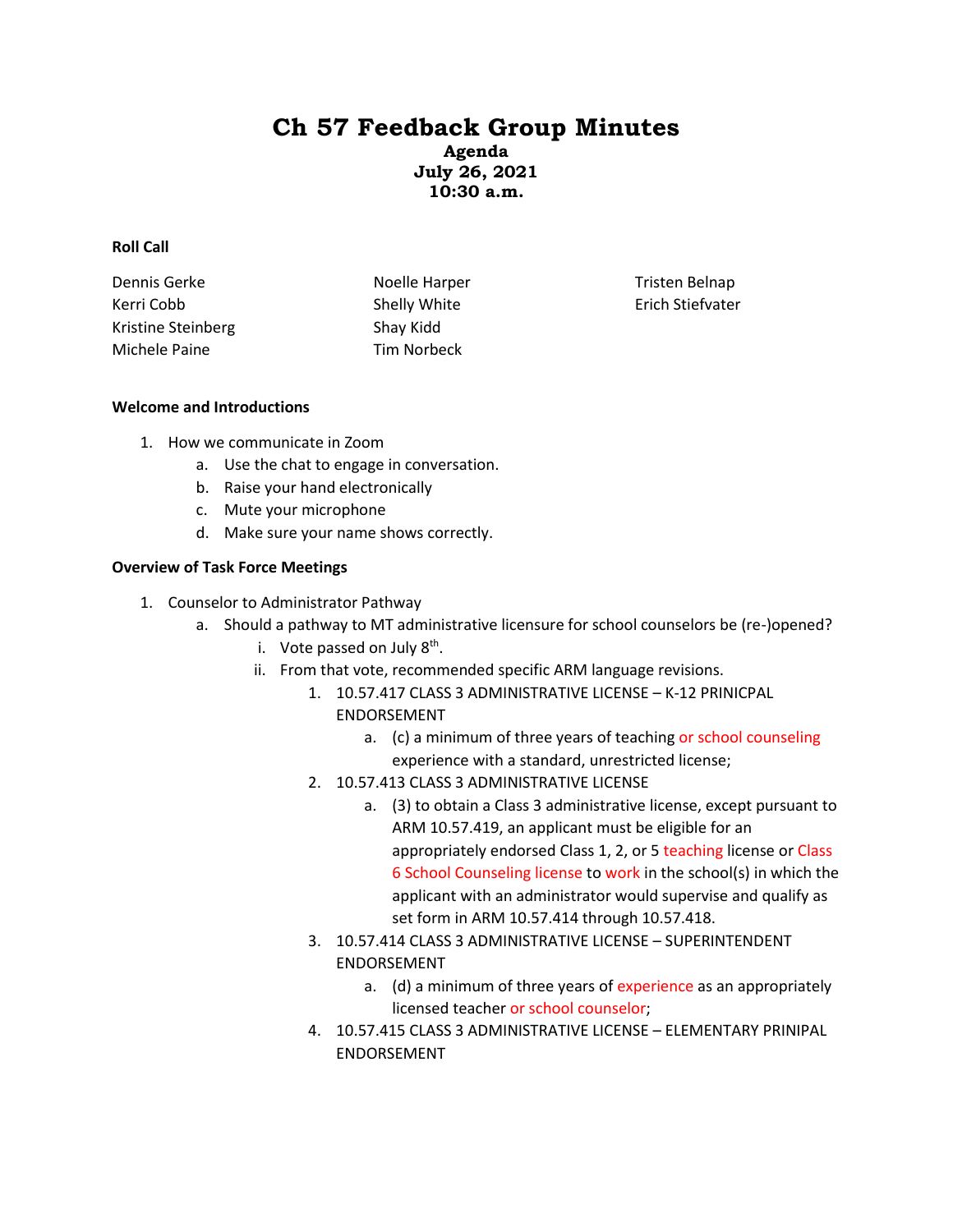- a. (a) a minimum of three years of teaching or school counseling experience with a standard, unrestricted license at the elementary level
- 5. 10.57.416 CLASS 3 ADMINISTRATIVE LICENSE SECONDARY PRINICIPAL ENDORSEMENT
	- a. (a) a minimum of three years of teaching or school counseling experience with a standard, unrestricted license at the secondary level;
- iii. Concern
	- 1. In big schools' counselors may not have the teaching experience in teaching.
		- a. Counselors in bigger schools may mostly help students advance to college rather than teach in the classroom.
- iv. Courses required for the admin license include
	- 1. Class on curriculum
		- a. Counselor curriculum knowledge could come from just that one 3 credit class.
		- b. Is this an adequate amount of time to move to administration?
			- i. Evaluate
			- ii. Support instructional programs
			- iii. Plan and schedule
			- iv. All other responsibility that comes in administration
		- c. In many smaller school districts counselors and other school staff wear many hats.
			- i. They do have experience filling in for administration when they are gone.
- v. What degree is required?
	- 1. Could have a master's degree in counseling but can use that to become an administrator?
		- a. Yes, the counseling degree is a Class 6.
- vi. These changes open the pathway but does not necessarily guarantee the job.
	- 1. Can be controlled locally
	- 2. Based on each applicants' qualifications.
- vii. These recommendations will be taken to the Superintendent.
	- 1. She will decide if she would like to take them to the BOPE
		- a. BOPE will allow time for public comment

# 2. Reciprocity

- a. Definition of terms
	- i. Full Reciprocity: if an individual has an educator license in another state, they have access to teach in MT with minimal review.
		- 1. MT has been a part of interstate agreements with ID SD and UT in the past.
			- a. MT ended this agreement due to educator standards and has not reopened such an agreement since.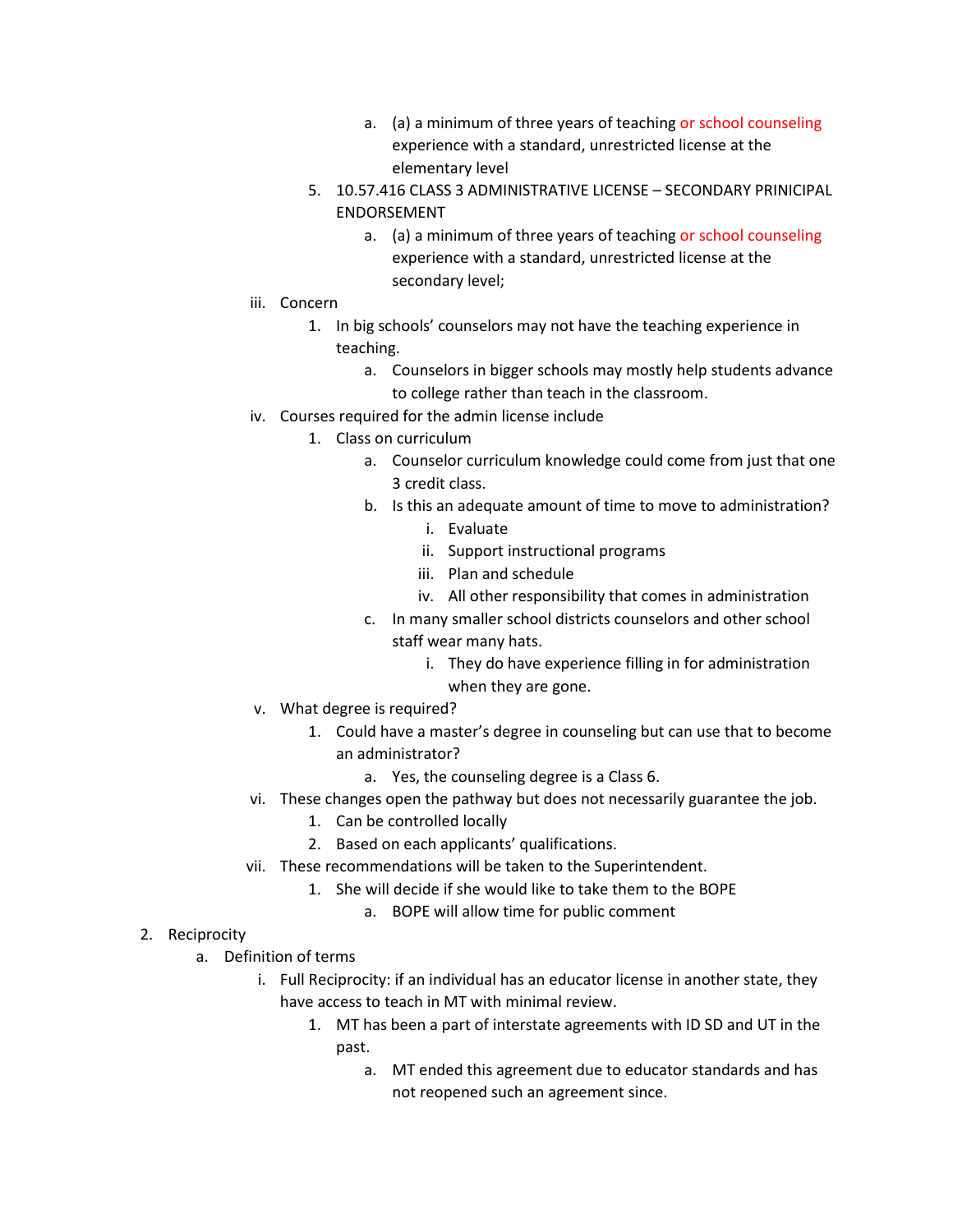- ii. Partial Reciprocity: Ease friction for qualified, licensed applicants from other states
- 3. Suggestions from research
	- a. Reduce residency requirements and offer test-out options in lieu of additional coursework for credit requirements
	- b. Reduce required years of experience and remine required evidence of effectiveness (e.g., use objective evaluative measures rather than employer recommendations)
	- c. Expand licensure eligibility for candidates with advanced credentials.
	- d. Treat traditional and alternative educator preparation more equally for licensure purposes.
	- e. Revise or allow for flexibility within licensure endorsement areas.
	- f. Examine the use of emergency authorizations of employment and consider ways to move towards licensure.
- 4. Reciprocity subcommittees
	- a. Coursework
		- i. Looking at 6 credit hours requirement; considering alternatives
	- b. Experience
		- i. Examine 5-year experience requirement for out of state candidates from
			- alternative preparation programs
	- c. Assessments
	- d. Special reciprocity for advanced credentials
	- e. Special reciprocity for military spouses
	- f. Alternate pathways
		- i. Chapter 58 task force is examining this as well
	- g. Endorsements
- 5. Discussion of needs
	- a. Double zero endorsement to teach
	- b. Pre-K Appeal process for special cases of denial.
	- c. Is there a way to reduce licensure burden on OPI from common issues?
	- d. Teach in subject area with minor endorsements.
		- i. There are currently pathways to be endorsed in minors.
			- 1. Must start with their major then move to a minor.
	- e. Applicants from out-of-state need endorsement from a Montana institution.
		- i. Current rule enables individuals with five years of experience to be endorsed.
			- 1. Can get a class 5 provisional for three years to become fully licensed.
	- f. Look at language around "Montana institution specific coursework."
		- i. Identify hoops related to coursework
	- g. Broad field social-sciences and sciences that do not translate well with other states.
		- i. May have more narrow endorsements (at a disadvantage.)
			- 1. Tends to be a High School Challenge due to K-8
	- h. Look at middle-school endorsements
		- i. MT currently flexible.
		- ii. Need to clarify language for applicant from states with more narrow endorsements.